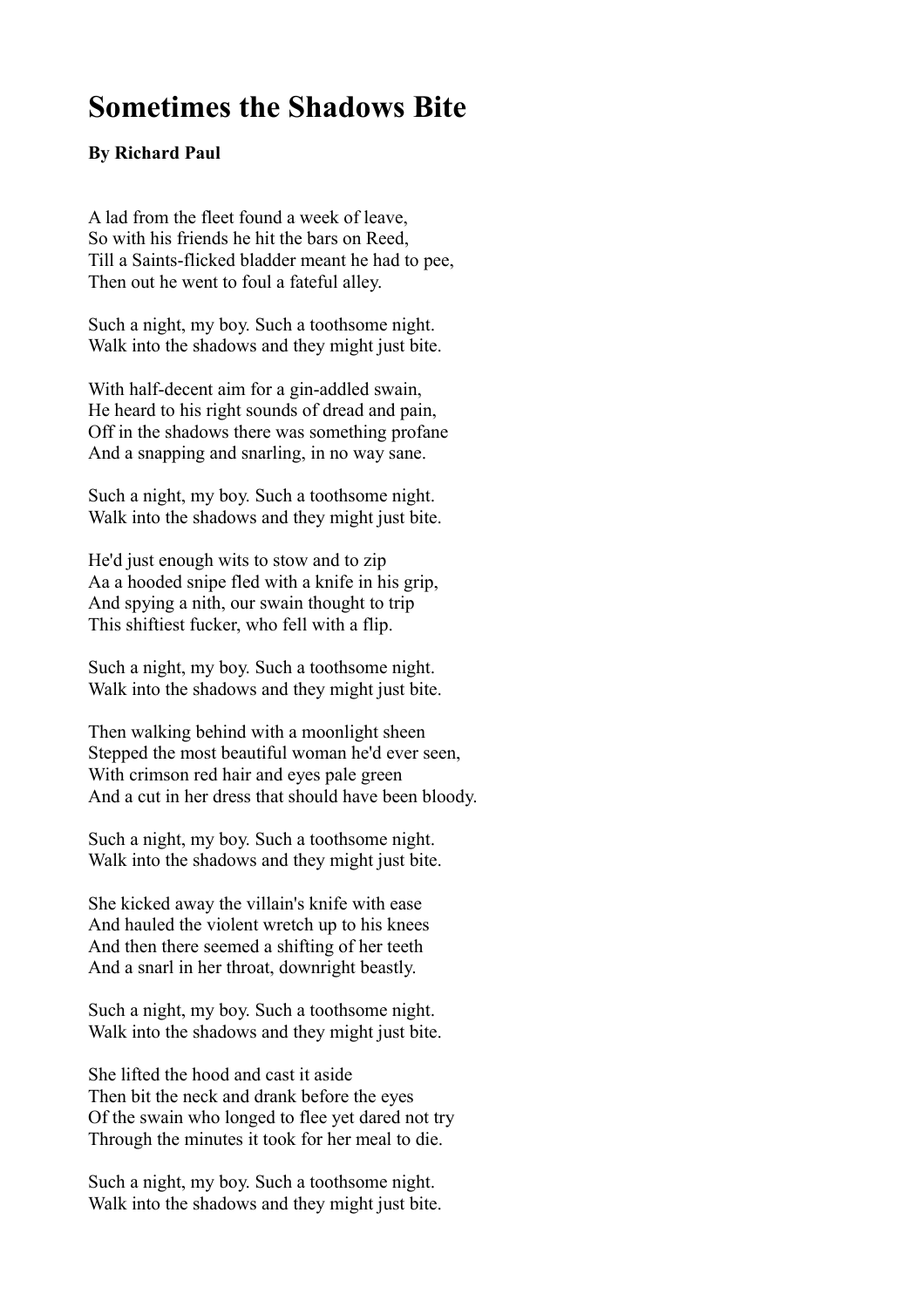Wiping her mouth on the corpse's sleeve, She took a step, then one more, to leave, Then turned with a laugh and skipped cheerfully To the swain who found he still could not flee.

Such a night, my boy. Such a toothsome night. Walk into the shadows and they might just bite.

On his soldier's shoulders came her hands to rest, Her breasts she pressed 'gainst his youthful chest, No call for aid from his throat could he wrest Ere her fangs drew slowly o'er his neck's soft flesh.

Such a night, my boy. Such a toothsome night. Walk into the shadows and they might just bite.

Though she did not devour our swain But with her gaze she delved in his brain And what she left within never wanes But all his days, behind his eyes, remains.

Such a night, my boy. Such a toothsome night. Walk into the shadows and they might just bite.

She left him then and into night she flew, The shaken swain fell to his knees and threw From out his guys a mess of gin and stew, Then stumbled from the alley, his night now through.

Such a night, my boy. Such a toothsome night. Walk into the shadows and they might just bite.

Three days passed and no bodies were found And no monstrous beauties were seen 'bout the town, So our swain half-believed his mind was unsound When he stalked out the pub and hurled on the ground.

Such a night, my boy. Such a toothsome night. Walk into the shadows and they might just bite.

But when he fell asleep that night he saw The red-haired vampire maid once more, Her eyes still dreadful and her dress still torn And a score of cadavers strewn 'bout the floor.

Such a night, my boy. Such a toothsome night. Walk into the shadows and they might just bite.

Now lodged in his brain, she'd a mind for play, And inside a dream could take what time she may. Whatever she did none truly can say,